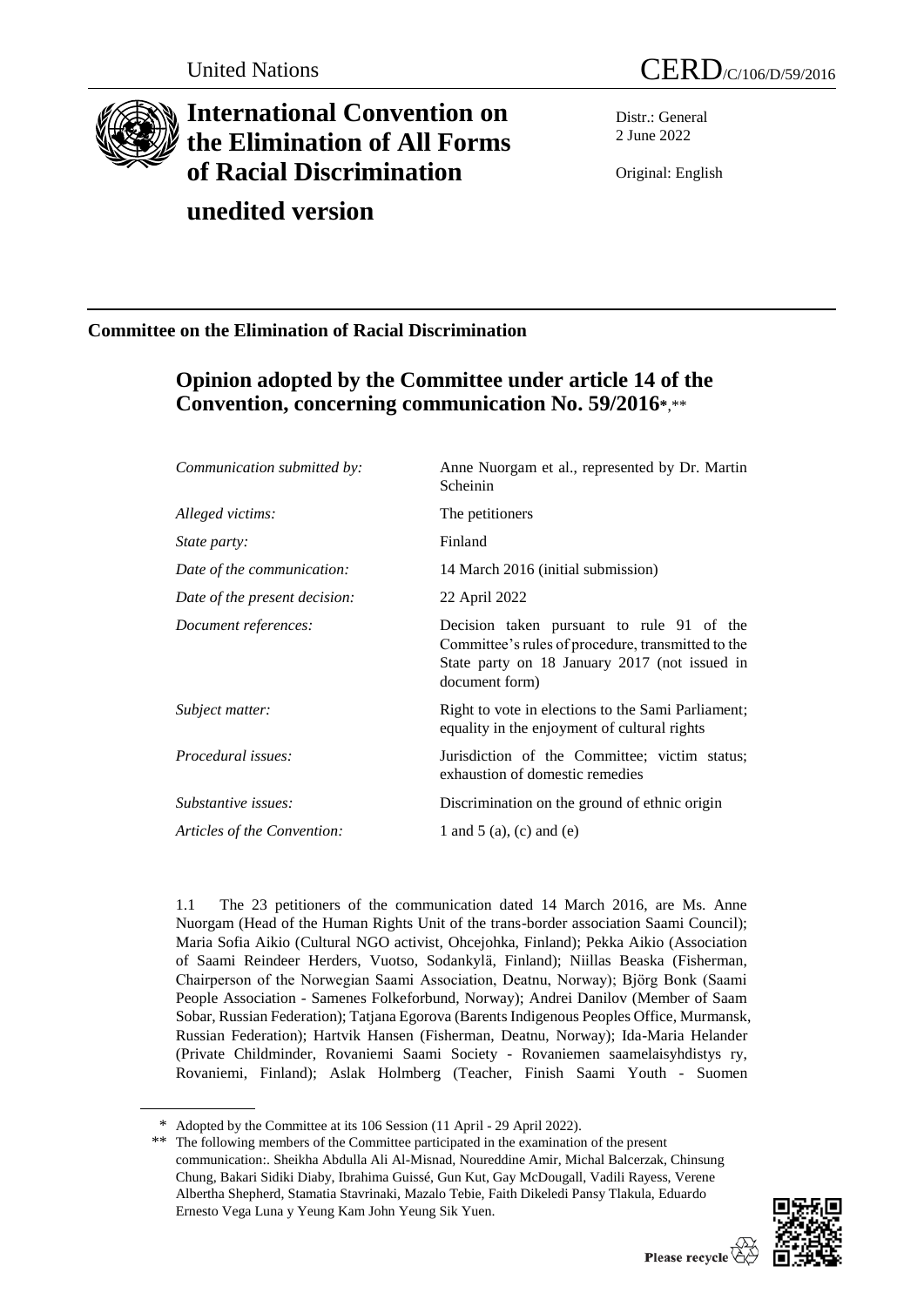saamelaisnuoret ry - Finland); Áile Javo (President of Saami Council, Karasjok, Norway); Jevgenji Jushkov (Acting Secretary General, Lujári/Loverezo, Russian Federation); Mirka Kelahaara (Private Childminder, Rovaniemi Saami Society - Rovaniemen saamelaisyhdistys ry, Rovaniemi, Finland); Åsa Larsson Blind (National Union of Swedish Sami - Svenska Samernas Riksfӧrfund, Ӧvre Soppero, Sweden); Jouni Lukkari (Reindeer herder, Saami Council, Anár, Finland); Juhani Lӓnsman (Reindeer herder, Inari, Finland); Ristenrauna Magga (Chairperson of the Saami National Association, Eadonat, Finland); Piia Nuorgam (PhD researcher, Rovaniemi, Finland); Outi Paadar (Student, Rovaniemi Saami Society - Rovaniemen saamelaisyhdistyry, Rovaniemi, Finland); Gunn-Britt Retter (Chairperson Nesseby Sameforening – Unárgga Sámi Searvi, Unjárga, Norway); Ellen Inga Turi (PhD researcher, Saami Council, Guovdageaidnu, Norway); Nils-Henrik Valkeapӓӓ (Johtti Sápmelaččat ry, Enontekiӧ, Finland) and Samuel Valkeapӓӓ (Teacher, Johtti Sápmelaččat ry, Inari, Finland). They allege that Finland has breached their rights under articles 1 and 5 (a), (c) and (e) of the Convention. They are represented by Mr. Martin Scheinin. They are all members of the indigenous Sami community. Finland has made the declaration under article 14 of the Convention on 16 November 1994.

1.2 On 7 May 2018, under article 14 of the Convention and rule 94 of its rules of procedure, the Committee adopted a decision on the admissibility of the communication. For further information about the facts, the petitioners' claims, the parties' observations on admissibility and the Committee's decision on admissibility, refer to Nuorgan et al. v. Finland (CERD/C/95/D/59/2016).

#### **The facts as submitted by the petitioners**

2.1 The communication concerns a series of judicial decisions concerning the electoral roll to the Sami Parliament. The Act on the Sami Parliament (No. 974/1995) defines the functioning and powers of the Parliament. Pursuant to section 5 (1) of the Act, the task of the Sami Parliament is to "look after the Sami language and culture as well as to take care of matters relating to their status as an indigenous people". In matters pertaining to its tasks, the Sami Parliament may take initiatives and bring proposals to the authorities, as well as issue statements (sect. 5 (2)). Section 9 stipulates that:

(a) The authorities shall negotiate with the Sámi Parliament in all far-reaching and important measures which may directly and in a specific way affect the status of the Sami as an indigenous people and which concern the following matters in the Sámi homeland:

(1) Community planning;

(2) The management, use, leasing and assignment of state lands, conservation areas and wilderness areas;

(3) Applications for licences to stake mineral mine claims or file mining patents;

(4) Legislative or administrative changes to the occupations belonging to the Sámi form of culture;

(5) The development of the teaching of and in the Sámi language in schools, as well as the social and health services; or

(6) Any other matters affecting the Sami language and culture or the status of the Sámi as an indigenous people.

(b) In order to fulfil its obligation to negotiate, the relevant authority shall provide the Sámi Parliament with the opportunity to be heard and discuss matters. Failure to use this opportunity in no way prevents the authority from proceeding in the matter.

2.2 The petitioners submit that section 3 of the Act on the Sami Parliament contains the definition of who is to be regarded as a Sami for the purposes of being allowed to vote in Sami parliamentary elections: "A Sami means a person who considers himself a Sami provided: (1) that he himself or at least one of his parents or grandparents has learned Sami as his first language; (2) that he is a descendent of a person who has been entered in a land, taxation or population register as a mountain, forest or fishing Lapp; or (3) that at least one of his parents has or could have been registered as an elector for an election to the Sami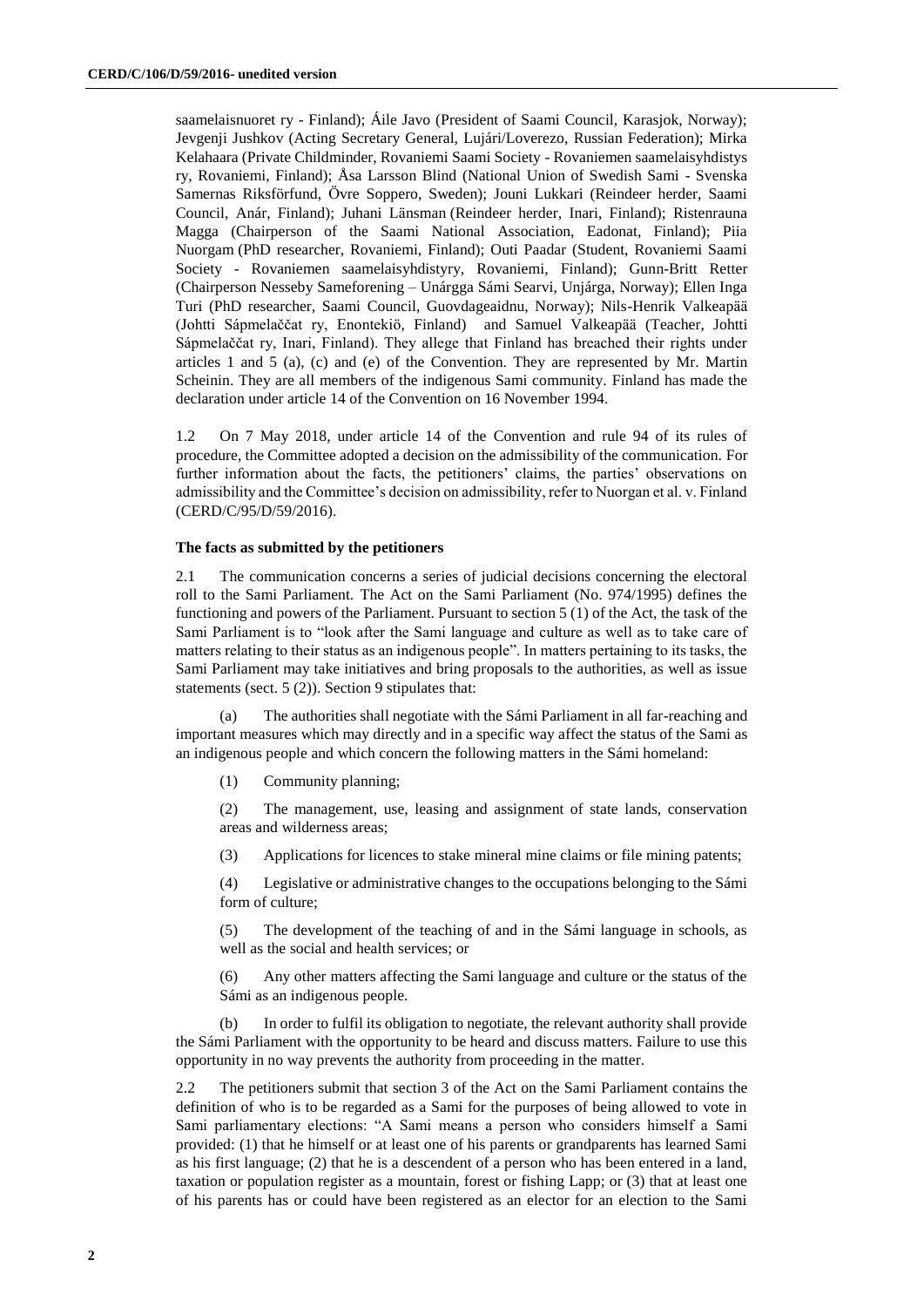Delegation or the Sami Parliament." The petitioners stress that this wording indicates that the chapeau requirement of considering oneself to be a Sami is cumulative to one of the three objective criteria provided in subparagraphs (1), (2) and (3).

2.3 In the context of the 2015 elections, 182 decisions by the competent organ of the Sami Parliament, the Electoral Board, to reject the inclusion of individuals in the electoral roll were appealed to the Executive Board of the Sami Parliament and then to the Supreme Administrative Court of Finland. On 30 September 2015, the Court decided to include 93 of those persons in the electoral roll, against the decisions of the Electoral Board and of the Executive Board of the Sami Parliament.<sup>1</sup> The petitioners indicate that in at least 53 out of the 93 rulings, the Court included a new voter on the electoral register based on the "overall consideration", without demonstrating that he or she fulfilled one of the three objective criteria established by article 3 of the Act on the Sami Parliament. In other cases, the new voter was registered because of a family tie with a person who had been admitted to the electoral register in 2011 also in application of the "overall consideration" by the Court.

2.4 On 18 November 2015, the Executive Board, having received petitions from individuals, including the petitioners, decided that new elections should be held because the Supreme Administrative Court's rulings had, in its view, distorted the will of the Sami people. Some of the 93 individuals included in the list of voters appealed the Executive Board's decision to the Supreme Administrative Court. On 13 January 2016, the Supreme Administrative Court quashed the Executive Board's decision to hold new elections. The election results announced on 7 October 2015 therefore became final.

#### **The complaint**

3.1 The petitioners indicate that they and the members of the associations they represent, have been subject to violations of their rights as individual members of the indigenous Sami people who constitute a group of distinct ethnic origin under the Convention, both within Finland and in a broader geographic area covering regions in Norway, the Russian Federation and Sweden. They allege that the 93 Supreme Administrative Court rulings, dated 30 September 2015, and the ruling by the same Court of 13 January 2016 (hereafter "the rulings"), violate article 1 of the Convention. The rulings indeed have the effect of nullifying or impairing the recognition, enjoyment or exercise, on an equal footing, of human rights and fundamental freedoms in the political, economic, social, cultural or any other field of public life regarding the petitioners, as well as all the members of the associations they represent, as a group of individuals.

3.2 The petitioners further indicate that the rulings by the Supreme Administrative Court represent a major step to nullify the right of the Sami people to linguistic and cultural autonomy. They consider that, by including persons not recognized as Sami by the Electoral Board on the Sami Parliament electoral roll, the rulings have promoted the inclusion of individuals who are not fully committed to the defence of indigenous Sami rights but rather supporting the State party's positions in Parliament. They consider that this situation will gradually result in the forced assimilation of the Sami people into the mainstream population in violation of article 1 of the Convention, as well as sections 17.3 and 121.3 of the Constitution of Finland, $2$  which aim to address the historical discrimination, dispossession and disadvantage of the Sami people.<sup>3</sup> The risk of forced assimilation of the Sami into the Finnish population is aggravated by the fact that the Sami constitute a numerical minority

<sup>&</sup>lt;sup>1</sup> The petitioners indicate that the 93 persons were included in the electoral register through 93 different rulings. They further indicate that only four of the rulings were published in the Court's yearbook and that the remaining 89 rulings are referred to in a Court press release.

<sup>&</sup>lt;sup>2</sup> Section 17.3 states: "The Sami, as an indigenous people, as well as the Roma and other groups, have the right to maintain and develop their own language and culture. Provisions on the right of the Sami to use the Sami language before the authorities are laid down by an Act". Section 121.3: "Provisions on self-government in administrative areas larger than a municipality are laid down by an Act. In their native region, the Sami have linguistic and cultural self-government, as provided by an Act."

<sup>&</sup>lt;sup>3</sup> The petitioners refer to the Committee's general recommendation No. 23 (paras. 3–4): "Indigenous peoples have been, and are still being, discriminated against and deprived of their human rights and fundamental freedoms … Consequently, the preservation of their culture and their historical identity has been and still is jeopardized."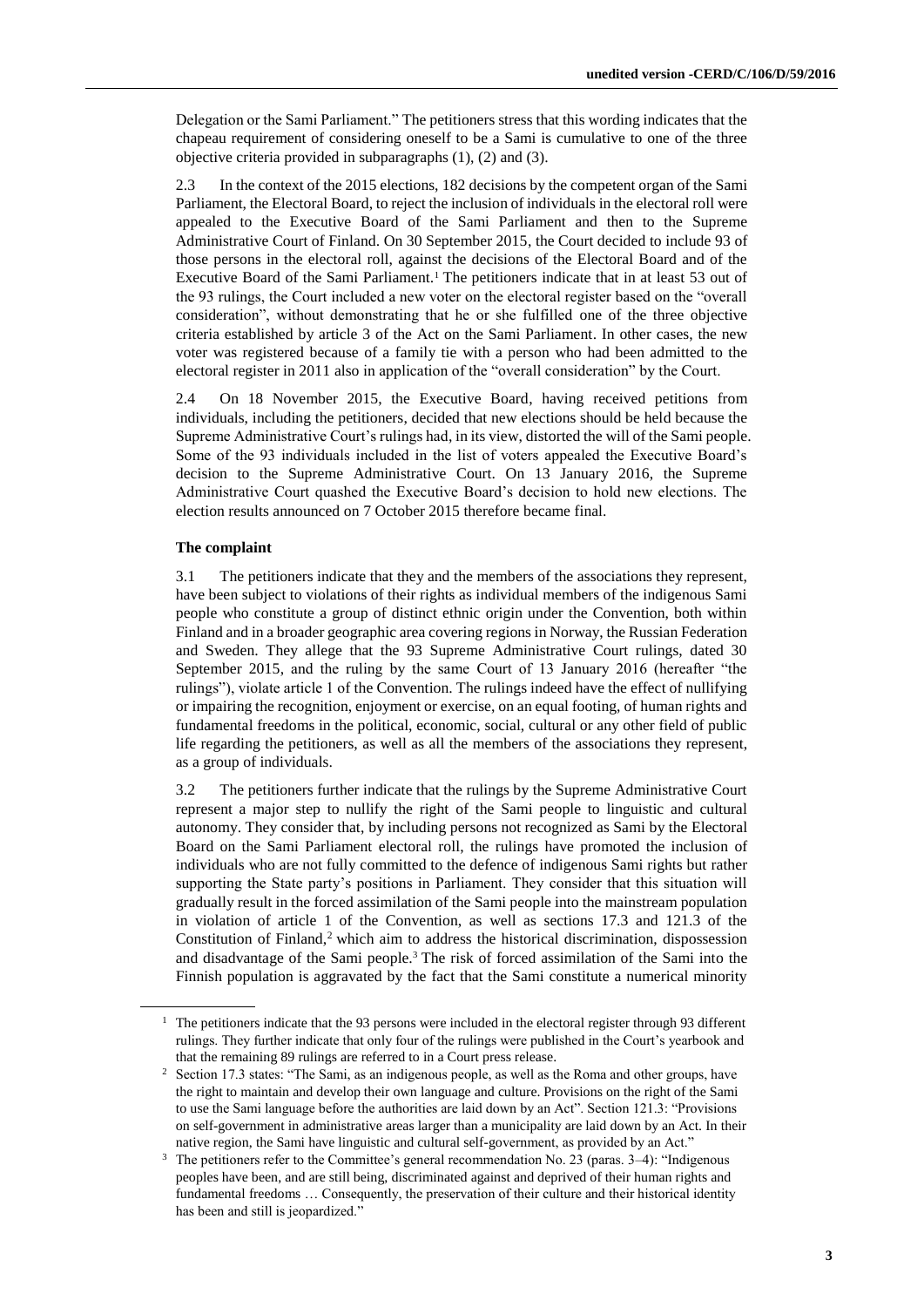even within their homeland.<sup>4</sup> The petitioners indicate that an example of this occurred in 2015 when the Government presented its bill on the Forestry Agency to the Parliament of Finland and deleted all provisions aiming at the protecting the Sami people against forestry and any other commercial activity using public land and waters within the Sami homeland. They consider that this demonstrates how crucial it is to protect Sami people through an autonomous and vocal Parliament.

3.3 The petitioners also consider that the rulings constitute a violation of the State party's obligations under article 5 (a), (c) and (e) of the Convention. Regarding article 5 (a), they affirm that by departing from the wording of section 3 of the Act on the Sami Parliament, the Supreme Administrative Court has ignored the requirements of legality, foreseeability, nonarbitrariness and non-discrimination. The petitioners submit that the rulings violated their right to equal treatment before the tribunals and all other organs administering justice (art. 5 (a) of the Convention). Due to the indeterminacy of this "overall consideration", the Court's decisions have resulted in arbitrariness and discrimination, with identical cases being treated differently and significant differences between various situations being ignored by granting voting rights to dozens of individuals who do not meet any of the three criteria specified in the aforementioned Act. Given that a further 89 rulings also issued on the same day did not order inclusion on the electoral register, the 93 rulings that did admit the individuals concerned to the register amount to discrimination and arbitrariness. There are cases where, for instance, siblings have received rulings with opposite outcomes. In the Enontekiö municipality, all applicants whose family name is Vieltojärvi were admitted, while those whose family name is Keskitalo were rejected, even though the two families share genealogy.

3.4 The petitioners further indicate that the State party has violated article 5 (c) of the Convention, as the State's intervention in the operation of the Sami Parliament relates directly to Sami political participation, through the elections of the main organ of Sami autonomy. They affirm that while Sami individuals who are Finnish citizens are able to vote in national parliamentary elections, they comprise such a small minority that there are no Sami members of the Finnish Parliament. The elections to the Sami Parliament are therefore one of the only means for Sami individuals to enjoy their rights to participate in public affairs.

3.5 The petitioners also consider that the rulings have violated their rights under article 5 (e) of the Convention, as the gradual takeover of the Sami Parliament by the mainstream Finnish population would have an adverse effect on the exercise and enjoyment of the economic, social and cultural rights of the Sami people in Finland, as well as across national borders where the Sami people reside. They argue that giving preference to the "overall consideration" over section 3 of the Act on the Sami Parliament has entailed a move away from the Sami language, and that their linguistic rights have thus been violated, in particular given the role of the Sami language as the main aspect of cohesion across national borders. They consider that the linguistic rights protected by article 5 (e) of the Convention have therefore been violated.

3.6 The petitioners further consider that through its rulings of 30 September 2015, the Supreme Administrative Court has refused to acknowledge its own earlier error by its rulings of 2011. They refer to the Committee's concluding observations of 2009, in which the Committee recommended that the State party give more adequate weight to selfidentification by individuals concerned, as indicated in the Committee's general recommendation No. 8 (1990).<sup>5</sup> According to the petitioners, general recommendation No. 8 was misunderstood by the Supreme Administrative Court in its rulings of 2011, where, instead of applying a generous interpretation of each of the three alternative criteria contained in section 3 of the Act on the Sami Parliament for recognizing a person as Sami, it departed from the law in some cases and replaced the law and the opinion of the Sami themselves with an "overall consideration", which resulted in the registration of some members of the Finnish mainstream population as voters in Sami elections. This error was highlighted by the Committee in its concluding observations of 2012, in which the Committee stated that it "is

<sup>4</sup> The petitioners indicate that under Finnish law there is a Sami homeland in the northernmost part of the country, namely the municipalities of Enontekiö, Inari and Utsjoki and the north of the Sodankylä municipality.

<sup>5</sup> See CERD/C/FIN/CO/19, para. 13.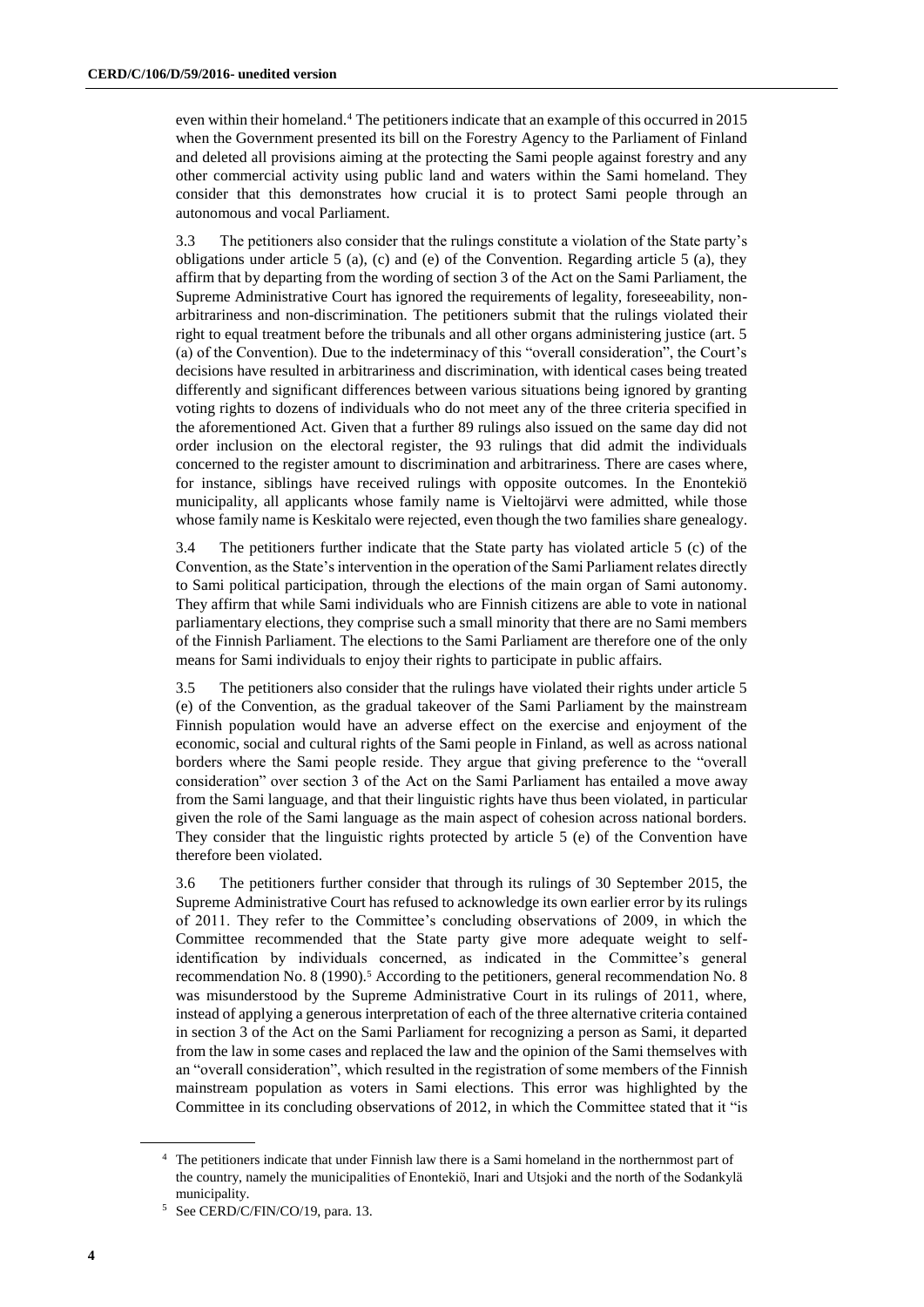concerned that the definition adopted by the Court gives insufficient weight to the Sami people's rights, recognised in the United Nations Declaration on the Rights of Indigenous Peoples, to self-determination (art. 3), in particular their right to determine their own identity or membership in accordance with their customs and traditions (art. 33), as well as their right not to be subjected to forced assimilation or destruction of their culture (art. 8) (art. 5 of the Convention)." The Committee also recommended that, "in defining who is eligible to vote for Members of the Sami Parliament, the State party accord due weight to the rights of the Sami people to self-determination concerning their status within Finland, to determine their own membership, and not to be subjected to forced assimilation".<sup>6</sup>

#### **Committee's decision on admissibility**

4. On 7 May 2018, under article 14 of the Convention and rule 94 of its rules of procedure, the Committee adopted a decision on the admissibility of the communication. First, the Committee found that it was precluded by article 14 (1) of the Convention from reviewing the claims of the petitioners, both individuals and groups of individuals, from Norway, the Russian Federation and Sweden. The Committee also found that it was not precluded by the State party's reservation to article 14 of the Convention from examining the communication, since, even if a communication relating to the same facts was being considered by the Human Rights Committee, this communication had been submitted by different individuals. The Committee also considered that the petitioners had exhausted domestic remedies as required by article 14 (7) (a) of the Convention. The Committee finally considered that the decisions taken by the institutions of the State party, which have an impact on the composition of the State party and the equal representation of the Sami, can have a direct impact on the civil, political, economic, social and cultural rights of individual members of the Sami community and of groups of Sami individuals, in the terms of article 14 (1) of the Convention. The Committee decided that the communication is admissible with regard to the petitioners who are under the jurisdiction of the State party in their individual capacity. The Committee requested the parties to submit written observations and comments concerning the merits of the communication. For further information about the facts, the petitioners' claims, the parties' observations on admissibility and the Committee's decision on admissibility, refer to *Nuorgan et al. v. Finland* (CERD/C/95/D/59/2016).

#### **State party's observations on the merits**

5.1 On 29 August 2018, the State party submitted its considerations on the merits of the communication.

5.2 The State party reiterates its submissions in relation to the admissibility of the communication. It reiterates that the communication amounts to an actio popularis, that the petitioners have not proven to be directly affected by the decisions, that they have not exhausted domestic remedies as they were not part of the referred proceedings before the Supreme administrative Court, and that the Committee does not have jurisdiction to reexamine the facts already examined by the Supreme Administrative Court, especially in the current case in which none of the parties involved in the Court's decisions are parties to this communication.

5.3 The State party recalls the facts of the case, and clarifies the reasoning of the decision of the Supreme Administrative Court, adopted on 13 January 2016 annulling the Board of the Sami Parliament's decision to hold new elections. The Court submitted in its ruling that the Board had no competence to take up legal matters already adjudicated by the Court, and that its decisions are binding on the Sami Parliament.

5.4 The State party recalls the provisions of its domestic legislation that protect the rights of the Sami as an indigenous people as well as protects all citizens from any discrimination, in particular in the Constitution of Finland, the Non-Discrimination Act, the Act on the Sami Parliament, the Skolt Act and the Sami Language Act. It notes that the Supreme Administrative Court has, in its established case law, paid attention to safeguarding the rights of the Sami. The State party stresses that the Supreme Administrative Court examined 182

<sup>6</sup> See CERD/C/FIN/CO/20-22, para. 12.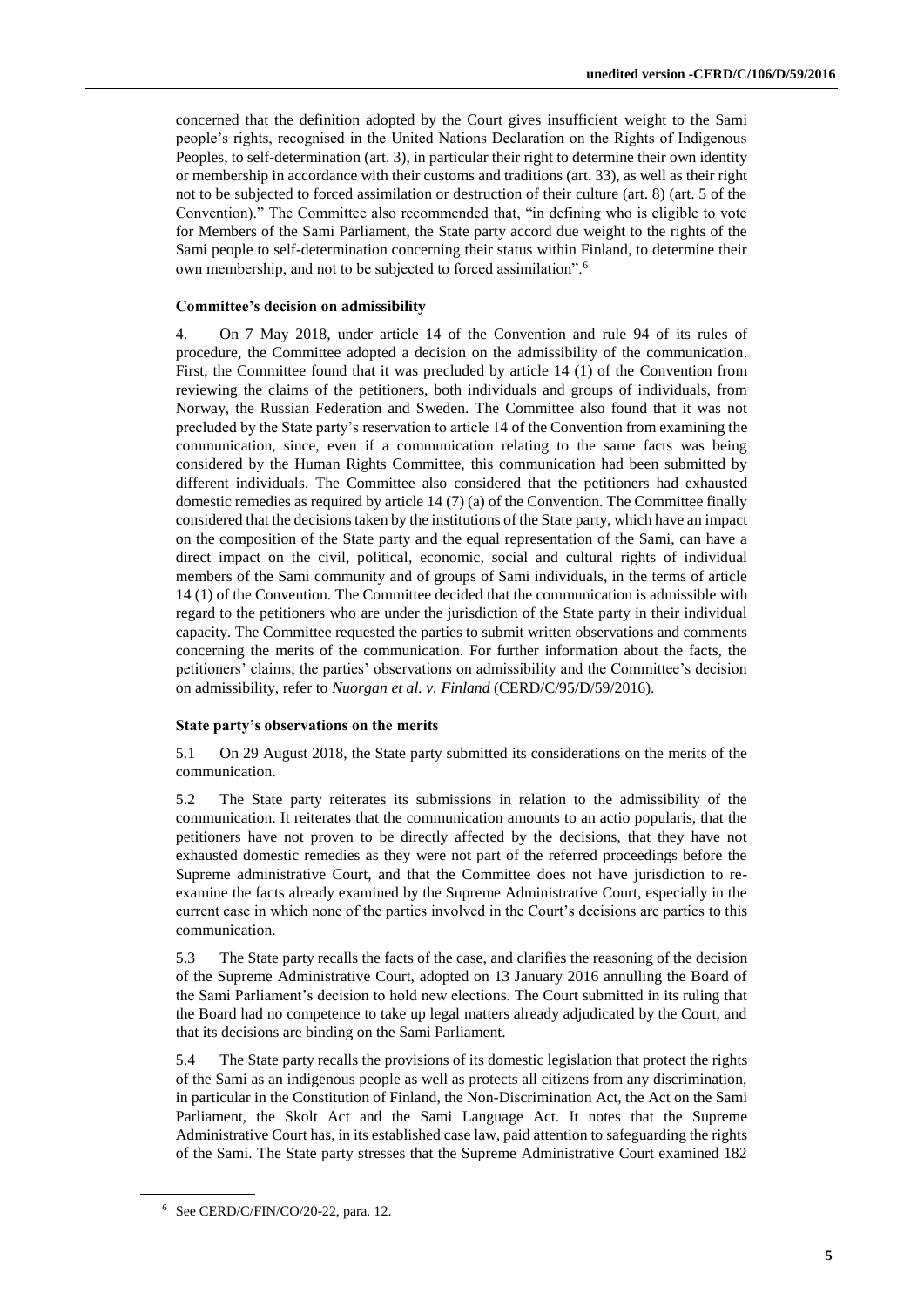appeals carefully, of which it accepted 93 persons to the electoral roll, and that the Board of the Sami Parliament was consulted.

5.5 The State party recalls that, when reviewing the implementation of the Convention, the Committee has addressed the definition of Sami by recommending in its Concluding Observations (CERD/C/FIN/CO/19) that the State party should give more adequate weight to self-identification of the individuals concerned as indicated in the Committee's general recommendation No. 8. In its subsequent concluding observation (CERD/C/FIN/CO/20-22), the Committee noted that the Supreme Administrative Court had, in its decisions of 2011, relied in its own prior Concluding Observations, and emphasised the right to selfdetermination as including the right of the Sami people to determine their own membership. Furthermore, the State notes that a report analysing the case law of the Supreme Administrative Court shows that the rulings of 2011 and 2015 referred especially to the Committee's recommendations to take the individual self-identification better into account in its definition of Sami. <sup>7</sup> The State party also notes that the Committee recommends that an explicit prohibition of descent-based discrimination is made in the domestic legislation of State parties (General Recommendation No. 29).

5.6 The State party submits that the Sami Parliament is an independent institution under public law that promotes the general interest of the Sami people. According to the Act on the Sami Parliament, for the tasks relating to their self-government the Sami elect from among themselves the Sami parliament. There are about 6,000 voters in the electoral roll while there are about 10,000 Sami in Finland in total. The State party notes that a process is underway to agree on an amendment to the Sami Parliament Act and that the Government has the policy of not proceeding with matters falling within the core of the linguistic and cultural selfgovernment of the Sami against the view of the Sami Parliament.

5.7 The State party submits that it has taken positive measures to protect the identity of the Sami people and the rights of its members to enjoy and develop their culture and language in community with the other members of the indigenous peoples. It emphasises that the right to vote at the election is established by law and the State has taken measures to ensure that all those entitled to vote can exercise that right. It further notes that voters have free choice over their votes, which the Government fully respects, and, therefore, there is no objective way to assess the alleged impact that the decisions of the Supreme Administrative Court would have on the results of the elections. In this vein, the State party submits that the petitioners are claiming indirect and hypothetical violations of rights of the Sami people in general, not of the petitioners' individual rights. For example, the petitioners submit that the decisions amount to forced assimilation of the Sami people into the mainstream population, but the State party cannot make assumptions concerning other individuals' future behaviour, for example that relatives of these persons newly added in the electoral roll will, in turn, request their inclusion in the electoral roll, provoking an exponential growth of Courtapproved voters.

5.8 The State party concludes that the petitioners have failed to demonstrate how their rights under article 5 (a) of the Convention have been violated, how they would have not been treated equally by the judiciary, when the petitioners have not been parties to any domestic proceedings concerning the facts of the present communication. It also concludes that the petitioners have not demonstrated that their rights under article 5 (c) have been violated, in particular, that they have been deprived from the right to participate in election on the basis of universal and equal suffrage, as they have not claimed being unable to participate in any election. With relation to article 5 (e), the State party submits that the petitioners have not presented any specific allegations as to how their rights under this article are affected. The State party submits that the submissions of the petitioners merely reflect their views, and that, nevertheless, they appear to be speaking on behalf of "the Sami" and "the relevant sectors of Sami society". At the same time, the petitioners acknowledge that not all Sami individuals are of the same view as them. It must therefore be understood that the communication represents merely the views of the 13 petitioners in their individual capacity.

<sup>7</sup> Actualizing Sami Rights: international Comparative Research – Publications of the Government's analysis, assessment and research activities 4/2017.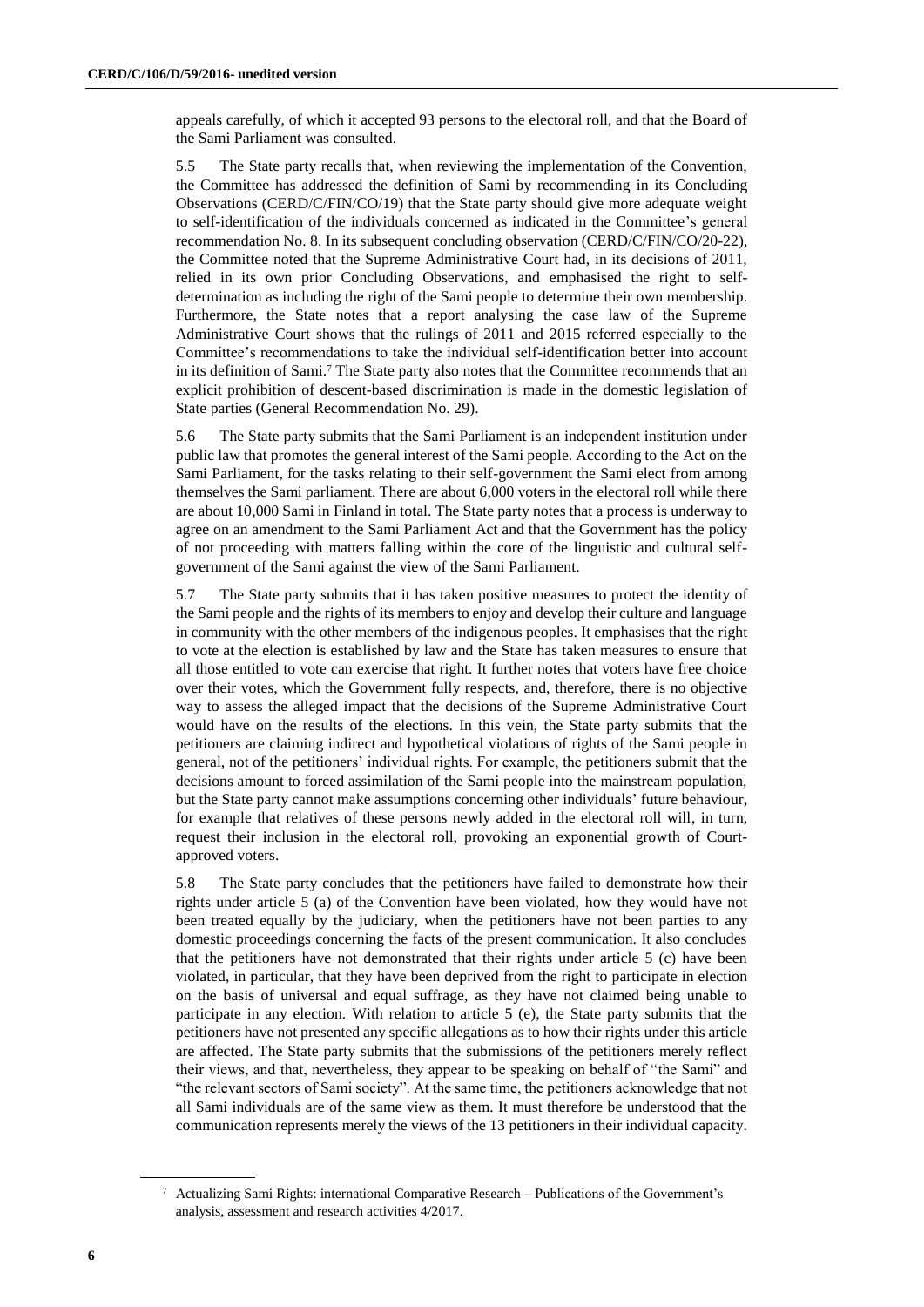5.9 The State party considers that finding a violation in a case such as this, in which the facts presented are based on hypothetical, unforeseen, future events, would amount to an unpredictable interpretation of the Convention and legal uncertainty, weakening the whole individual communications procedure.

#### **Petitioners' comments on the State party's observations**

6.1 On 14 December 2018, the petitioners submitted their observations on the merits of the communication.

6.2 The petitioners reiterate that through the rulings of the Supreme Administrative Court, the State party has intervened in the right of the Sami to freely determine the composition of their representative organ and thereby impaired the recognition, enjoyment and exercise by the petitioners and other Sami in Finland, of their human rights and fundamental freedoms in the political, economic, social, cultural and other fields of public life; violated the petitioners' and other Sami persons' right to equal treatment before the tribunals due to the arbitrary nature of the rulings; violated the petitioners' and other Sámi persons' right to political participation by compromising and delegitimising the representativeness of the elected Sámi Parliament; and caused, through the weakening of the authority of the elected Sámi Parliament, adverse effects upon the exercise and enjoyment of economic, social and cultural, including linguistic, rights of the petitioners and other Sami persons.

6.3 The petitioners submit that some new developments demonstrate how the State party's intervention in their elections has had an impact on their enjoyment of their rights under the Convention. Firstly, the freeze of the processes to ratify ILO Convention 169 on the rights of indigenous and tribal peoples and to approve the plan for a Nordic Sami Convention. Secondly, the Government and representatives from the Sami Parliament have advanced in their negotiations regarding the reform of section 3, even reaching an agreement on wording, but then the agreement was frozen when the Government insisted that the next elections of 2019 would have to be carried out according to the current interpretation of section 3, regardless of the reform. Thirdly, a new law on the Government Forestry Agency has been enacted, with an exclusion of all clauses regarding mechanisms of consultation and decision with the Sami, which has a direct impact on reindeer herding and other nature-based means of subsistence constitutive of the Sami culture. Fourthly, the Reno River Treaty has been ratified by Finland without due consultation of the Sami Parliament, even if it has a direct impact on the Sami fishing rights and their traditional methods of fishing. Finally, the government has announced the construction of an Artic Railroad which would cut through the lands and central reindeer herding areas of the Sami. The petitioners submit that all of these examples of political and legal developments that are adverse to their rights have resulted from the weakened position of the Sami Parliament, after the elections under dispute. They further add that the Parliament's position has been often marginalised or ignored using, as an excuse, the fact that there is a "controversy" as to the membership of the Parliament, even if it is the State itself who is, according to the petitioners, at the origin of such controversy.

6.4 The petitioners contend that the Supreme Administrative Court has ignored the Committee's Concluding Observations on Finland of 2012 and has based itself on an erroneous reading of the Committee's Concluding Observations of 2009 adopting a position based on a person's self-proclamation as Sámi together with the Court's indeterminate, arbitrary, and even discriminatory "overall consideration". The Supreme Administrative Court should have understood that the Committee's reference in 2009 to giving "adequate" weight to a person's self-identification as Sámi cannot be understood as support to disregarding both the requirement of objective criteria and the right of the Sámi people collectively to determine its own membership in a non-arbitrary and non-discriminatory manner. However, instead of simply applying a wide interpretation of each of the three alternative criteria, required by section 3 of the Sami Parliament Act, the Court replaced such criteria with the vague concept of "overall consideration". This is obviously not what the Committee meant by giving "adequate" weight to individual self-identification.

6.5 The petitioners also stress that their communication has wide support among the Sami community and consider it insulting that the State party submits that their communication would present only the subjective views of merely 13 individuals.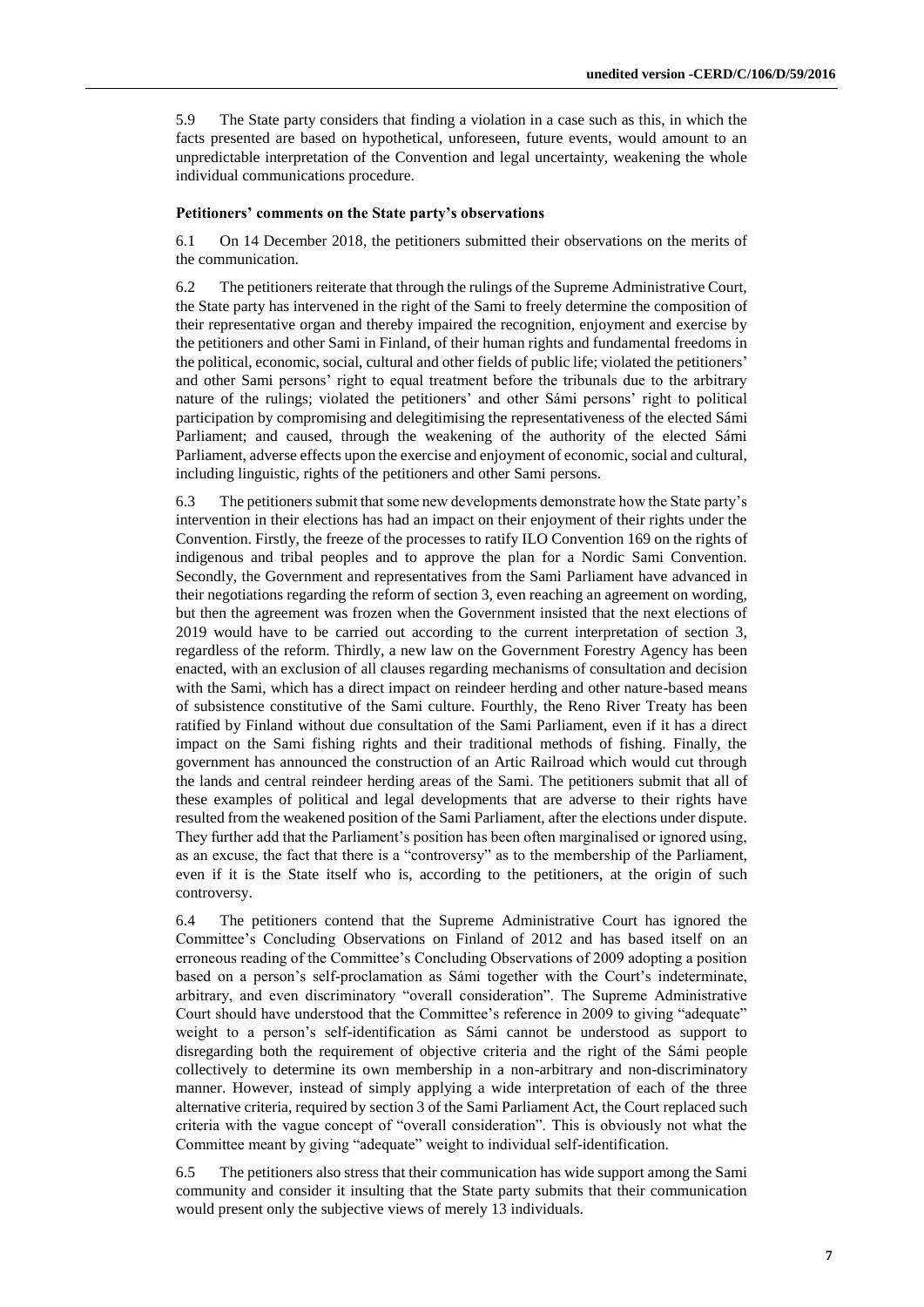6.6 The petitioners wish to clarify that, even if the State party submits that the Electoral Board were consulted before the adoption of the decision by the Supreme Administrative Court, this was merely procedural. The consultation was a purely written procedure and the Sámi Parliament was given only a few days to provide its comments on 182 appeals.

6.7 Finally, the petitioners point out to the fact that the Report that the State party refers to<sup>8</sup> severely criticises the decisions adopted by the Court and the arbitrariness of the "overall consideration".

6.8 The petitioners finally stress that new elections will take place in September 2019, and it is highly likely that further requests for new inclusions in the electoral roll under the "overall consideration" will be submitted from Finnish mainstream population.

6.9 The petitioners request that the Committee finds that the 93 rulings by the Supreme Administrative Court of 30 September 2015 and the ruling by the same Court of 13 January 2016 constituted a violation of article 1 and article 5 (a), (c) and (e) of the Convention, and that its suggestions and recommendations to the State party, pursuant to article 14 (7) of the Convention would include:

(a) Public apology by the Republic of Finland for the violations of the Convention as established by the Committee;

Immediate discontinuation of ongoing legislative, treaty-making or administrative processes that would significantly affect the rights and interests of the Sami people where the free, prior and informed consent of the Sami has not been obtained;

Immediate and urgent initiation of an amendment to Section 3 of the Sami Parliament Act, that will be applicable already in its September 2019 elections and will define the criteria for eligibility to vote in Sami Parliament elections in a manner that respects the right of the Sami people to exercise its self-determination and that limits the external judicial review by State courts of decisions by the organs of the Sami Parliament to situations where a decision has been proven as arbitrary or discriminatory.

#### **State party's additional submissions**

7.1 On 24 April 2019 and 9 August 2019, the State party submitted further observations and updated some information relating to the matter at hand.

7.2 The State party notes that the Sami Parliament decided on 25 September 2018 that it did not accept the proposal of the Amendment of the Sami Parliament Act. According to the State party, such amendment would have brought about essential changes to the linguistic and cultural autonomy of the Sami people.

7.3 The State party also notes that the Human Rights Committee had found, in its Views relating to communications Sanila-Aikio v. Finland<sup>9</sup> and Kakkalajarvi et al v. Finland<sup>10</sup> that the facts disclosed a violation of article 25 of the International Covenant on Civil and Political Rights, read alone and in conjunction with article 27 of the Covenant, as interpreted in light of article 1 of the Covenant. The Human Rights Committee precisely recommended the review of section 3 of the Sami Parliamentary Act. <sup>11</sup> The State party observes that four members of the Sami Parliament's plenum<sup>12</sup> published a statement sharing their opinion that the Human Rights Committee's decision was biased and based on deficient information and that the Supreme Administrative Court had found the decisions of the Election Committee and the Board to be illegal, and therefore the continuing reliance on the Court would be needed.

7.4 In relation to those Views by the Human Rights Committee, the State party underlines that the Supreme Administrative Court has accepted the Views, but it notes that the "overall

<sup>8</sup> Actualizing Sami Rights: International Comparative Research. Publication of the Government's analysis, assessment and research activities 4/2017.

<sup>&</sup>lt;sup>9</sup> Human Rights Committee, Sanila-Aikio v. Finland (CCPR/C/124/D/2668/2015).

<sup>&</sup>lt;sup>10</sup> Human Rights Committee, Kakkalajarvi et al v. Finland (CCPR/C/124/D/2950/2017).

<sup>11</sup> See Kakkalajarvi et al v. Finland, para. 11.

<sup>&</sup>lt;sup>12</sup> The Sami Parliament's plenum is composed of 21 members and 4 deputy representatives.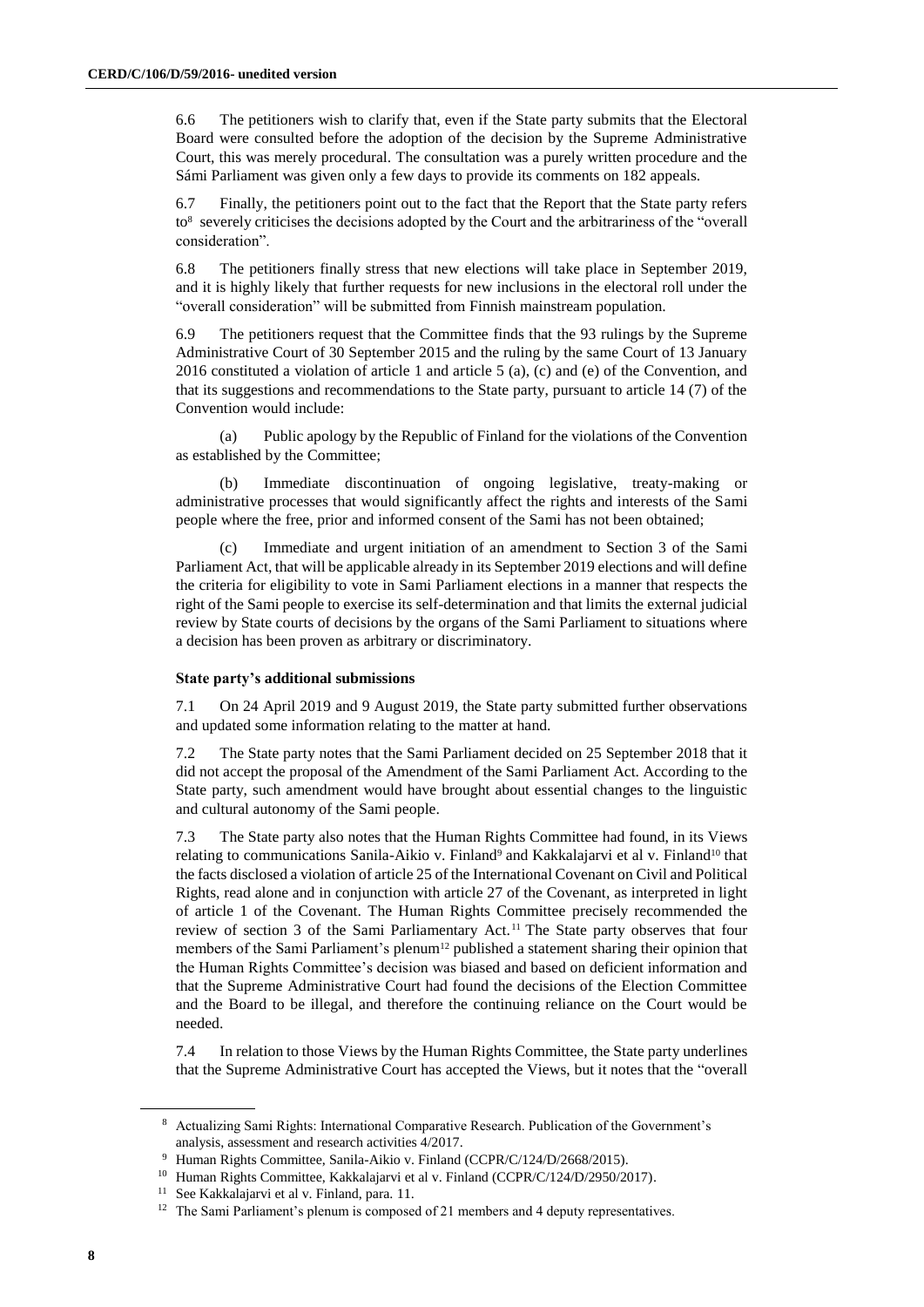consideration" has been of significance in the decision-making of the Supreme Administrative Court if the person in question, in principle, met the criteria wording of Section 3, paragraph 2, of the Act of the Sami Parliament, for example, if he or she seemed to meet one of the requirements but the evidence to show this had not been entirely complete. Therefore, the Supreme Administrative Court holds that it has not ignored the objective criteria, instead, the Court had interpreted the law by trying to take into account the recommendations of the Committee as well as the legislative history of the Act on the Sami Parliament, the positions taken by the Constitutional Law Committee of Parliament, other relevant domestic legislation and international human rights instruments, as well as fundamental and human rights-friendly interpretation of the law.

7.5 The State party also informs that on 3 April 2019, the Executive Board of the Sami Parliament has referred a request to the Supreme Administrative Court to annul its decisions of 26 November 2011 and 30 September 2015 in view of the Human Rights Committee's Views. The Court noted that if a question of applying to the law is open to interpretation, this does not justify annulling a final decision of a Court, according to the Administrative Judicial Procedure Act. The Court assessed whether grounds existed for annulling the relevant decisions on the basis of manifestly erroneous application of the law. It noted that the Views had been adopted by the Human Rights Committee after the said decisions and that, prior to the adoption of the Views, there was no clear case law or, if anything, prior case law balanced against that of group identification and towards individual self-identification. Therefore, it could not be concluded that the Court, at the time of making the decisions at issue, had applied the law erroneously in light of the available case law. It followed that there were no grounds that justified the annulment.

7.6 The State party also notes that on 1 July 2019, the Election Committee of the Sami Parliament removed from the electoral roll the 93 individuals that have been added to it after the Court's decisions. This decision has been repealed by the Supreme Administrative Court with respect of one individual who had appealed it. The State party submits that the Government has been approached by persons belonging to the aforementioned 93 individuals, including members of the Sami Parliament's plenum, expressing concern over their legal protection in the proceedings before the Human Rights Committee, as they had not been heard. The State party recalls that there were 182 judicial appeals, of which only 93 were successful, and that it is in the nature of any court proceedings, that the outcome will not be of the satisfaction of all parties, or persons not involved in the proceeding.

7.7 The State party also submits that it is determined to promote the realisation of linguistic and cultural rights of all Sami people in a way that takes into account relevant international treaties.

7.8 In relation with what the petitioners describe as negative developments that would demonstrate the impact of the State party's intervention in the elections, the State party considers that the petitioner's allegations are unsubstantiated and are in part erroneous. Regarding the Artic railway project, the State party submits that no decision has been adopted yet on the construction or the routing choice; and that the project the petitioners refer to are merely the projects of two private companies that do not exercise any control over the land areas affected and are not in a position to make any decisions on the construction of the railway. The State party reiterates that there is no causal link between the decisions of the Supreme Administrative Court and those allegations. The petitioners are merely claiming indirect and hypothetical violation of the rights of the Sami people in general, based on their own assumptions on some individuals' future behaviour.

7.9 The State party submits that the petitioners have not provided any information to show how their rights under article 5 (a) of the Convention have been violated, this is, how they have not received an equal treatment from tribunals. The State party stresses that the first petitioner recently received a judgement of 6 March 2019 by the District Court of Lapland in which she succeeded. The decision recognised that the defendants (among which there was the first petitioner) had been within their right to fish in a Sami home river and within the type of fishing to which they, as Sami people, have a constitutional right. This decision has been appealed by the Prosecution.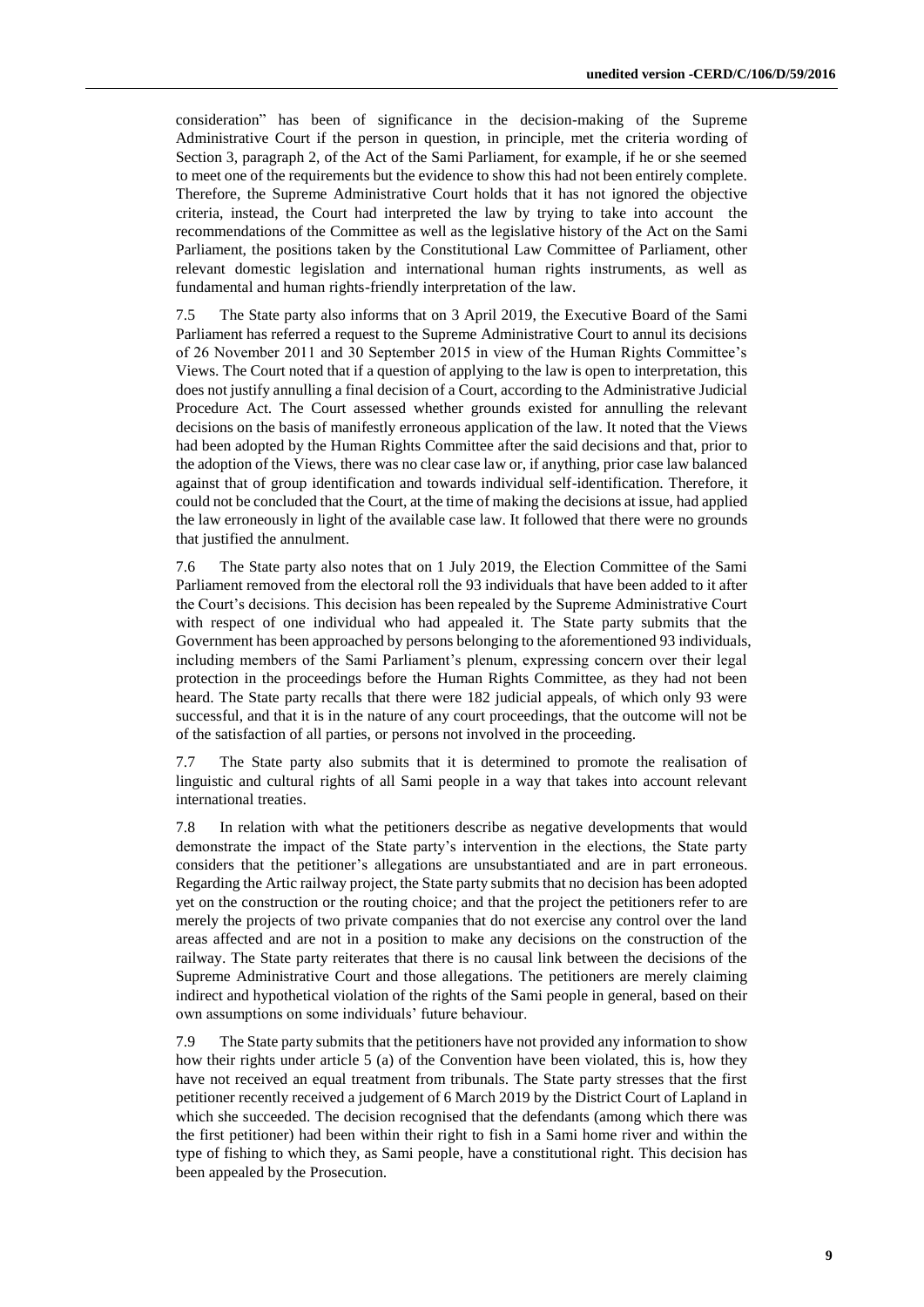7.10 The State party observes that the Committee has not requested statements from the parties to the domestic proceedings before the Supreme Administrative Court, and that the situation of those who were accepted in the electoral roll was not considered by the Human Rights Committee in its Views.

7.11 In relation to the petitioners' allegations of a violation of their rights under article 5 (c) of the Convention, the State party considers that the petitioners have not substantiated how their right to participate in elections to vote and to stand for election, on the basis of universal and equal suffrage, would be violated.

7.12 In relation to the petitioners' allegations under articles 5 (e), the State party also considers that the petitioners have not substantiated that any of the rights comprised in that article has been violated, as they have not claimed any specific alleged violation.

#### **Petitioners' additional submission**

8.1 On 24 July 2019 and 16 December 2019, the petitioners complemented their earlier submission to comment on the State party's additional observations.

8.2 On the matter of the amendment to the Sami Parliamentary Act, the petitioners submit that the Sami were in support of the current amendment proposal drafted together with them in a working group established by the Government. However, they felt pressured to accept that the 2019 elections of the Sami Parliament would still be conducted according to current Section 3, which would result in the same violations of the Convention and Finland's other international human rights obligations, as they occurred in conjunction with the 2015 elections. The petitioners clarify, nonetheless, that their complaint refers to the events of the 2015 elections, and not any events that may have occurred during the 2019 elections.

8.3 Furthermore, the petitioners submit that such legislative measure would not be necessary for the implementation of the final Views by the Human Rights Committee if the Supreme Administrative Court had accepted the request for the annulment of its decision of 2011 and 2015.

8.4 The petitioners note that, in its ruling of 6 July 2019, the Court did not contest the Views by the Human Rights Committee but expressed some mild criticism of the Human Rights Committee's construction of the Court's own case law. Where the Human Rights Committee had stated that the domestic court had included in the electoral roll of the Sami Parliament elections persons who did not meet a single one of the three alternative objective criteria provided in Section 3 of the Sámi Parliament, the domestic Court now names this characterization as "simplistic" and provides lengthy explanations and (apologetic) justifications concerning the Court's own case law. Nevertheless, the Court's own new summary of its earlier case KHO 1999:55 clearly demonstrates how the contested subsequent rulings of 2011 and 2015 deviated from what had been established by the Court itself as the proper reading of Section 3 and what also had met the approval of the Sami. They refer to the interpretation from which the rulings they complain of deviated as the "consensual interpretation".

8.5 Furthermore, the petitioners submit that, the interpretation that the Government gives to the 2011 and 2015 decisions of the Supreme Administrative Court, submitting that the "overall consideration" was only used whenever one of the three alternative objective criteria was prima facie met, is only a retrospective interpretation of the Court's judgements, but was clearly not a consideration that was present in the Court's decision at the time. The petitioners do recognize, that such reasoning is present in the recent judgements of July 2019 by the Supreme Administrative Court on the same matter. The petitioners consider that the State party's explanations clarify that the Court consciously decided to give undue weight to the 2009 Concluding Observations of the Committee (concerning individual self-identification) to set aside the 2012 Concluding Observations (that stressed Sami self-determination and objective criteria).

8.6 Regarding the letter submitted by the State party from four elected members of the Sami Parliament, the petitioners consider that the State party seeks to give the Committee the impression that the petitioners would not enjoy broad support within the Sami society in respect of their complaint pending before the Committee. They submit that the fact that four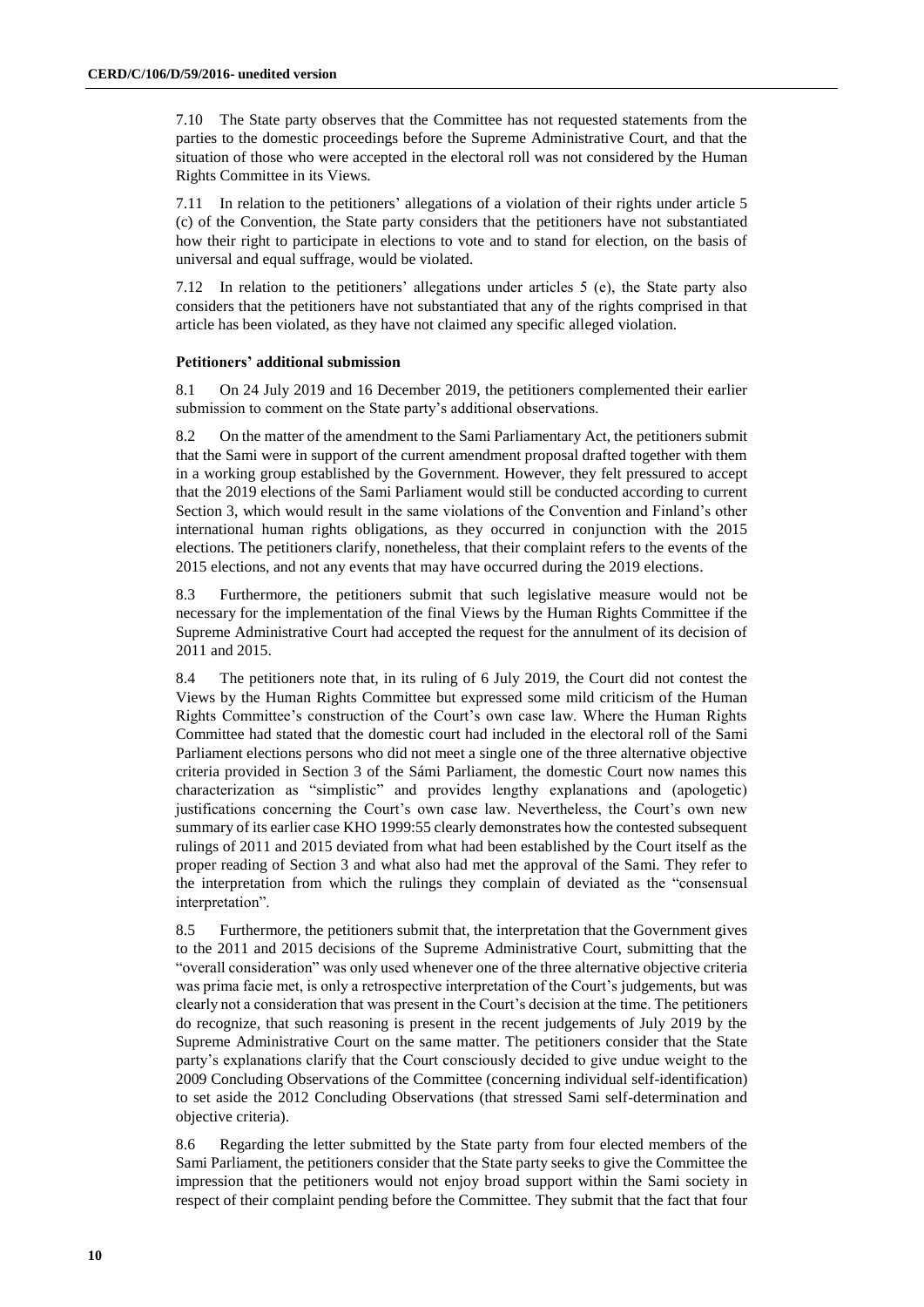members of the Sámi Parliament have issued a letter against the Sámi Parliament and actions by persons who have submitted complaints to international human rights bodies is regrettable but merely reflects the fact that the repeated interventions by the State party in Sámi selfdetermination, mainly in the context of the 2011 and 2015 elections of the Sámi Parliament, has had the typical consequences of *divide et impera* (divide and rule) when some Sami individuals understandably will adopt a less determined approach to defending the rights of the indigenous Sámi people and instead seek collaboration with the local Finnish dominant population.

8.7 On the matter of why the 93 citizens accepted to the electoral roll are not part of this proceeding, the petitioners insist that they have sought to speak neither on behalf of those individuals who were included in the electoral roll of the Sámi Parliament against the carefully considered decisions of the organs of the Sami Parliament, nor on behalf of those individuals whose request to be included in the electoral roll was decided in the negative also by the State party's organs.

8.8 Regarding the criminal proceedings against the first petitioner, they clarify, first of all, that this is not the object of the communication and that they merely raised it to provide an illustration of the consequences of the weakening of the Sami parliament on discriminatory developments. They stress that the State party is still pressing charges against her, within the appeal.

8.9 On the Artic Railway project, the petitioners insist that this is just one illustration of the consequences of the growing discrimination against the Sami. Nevertheless, they submit that, even if the central Government is not directly participating in the project, local and regional governmental bodies, which fall within the responsibility of the State party, continue to prepare the project, which would have devastating effect on the Sami culture and way of life.

#### **Issues and proceedings before the Committee**

#### *Consideration of the merits*

9.1 The Committee has considered the present communication in the light of all the submissions and documentary evidence produced by the parties, as required under article 14 (7) (a) of the Convention and rule 95 of its rules of procedure.

9.2 The Committee notes the petitioners' allegations that in at least 53 of its 93 rulings, the Supreme Administrative Court included a new voter on the electoral register based on the "overall consideration", without demonstrating that he or she fulfilled one of the three objective criteria established by article 3 of the Act on the Sami Parliament. The petitioners argue that the rulings constitute a violation of the State party's obligations under article 5 (a), (c) and (e) of the Convention. They allege that the State party has violated the petitioners' and other Sami persons' right to equal treatment before the tribunals due to the arbitrary nature of the rulings; intervened in the right of the Sami to freely determine the composition of their representative organ and thereby impaired the recognition, enjoyment and exercise by the petitioners and other Sami in Finland, of their human rights and fundamental freedoms in the political, economic, social, cultural and other fields of public life; violated the petitioners' and other Sámi persons' right to political participation by compromising and delegitimising the representativeness of the elected Sámi Parliament; and caused, through the weakening of the authority of the elected Sámi Parliament, adverse effects upon the exercise and enjoyment of economic, social and cultural, including linguistic, rights of the petitioners and other Sami persons.

9.3 The Committee takes note of the State party's argument that the petitioners have failed to establish in what way their right under article 5 e) of the Convention to participate in elections-to vote and to stand for election-on the basis of universal and equal suffrage, to take part in the Government as well as in the conduct of public affairs at any level and to have equal access to public service, since their right to vote has not been affected.

9.4 The Committee first recalls that the provisions of the Convention apply to indigenous peoples. As noted in its general recommendation No. 23 (1997), the culture and historical identity of indigenous peoples has been and is being jeopardised. The Committee called upon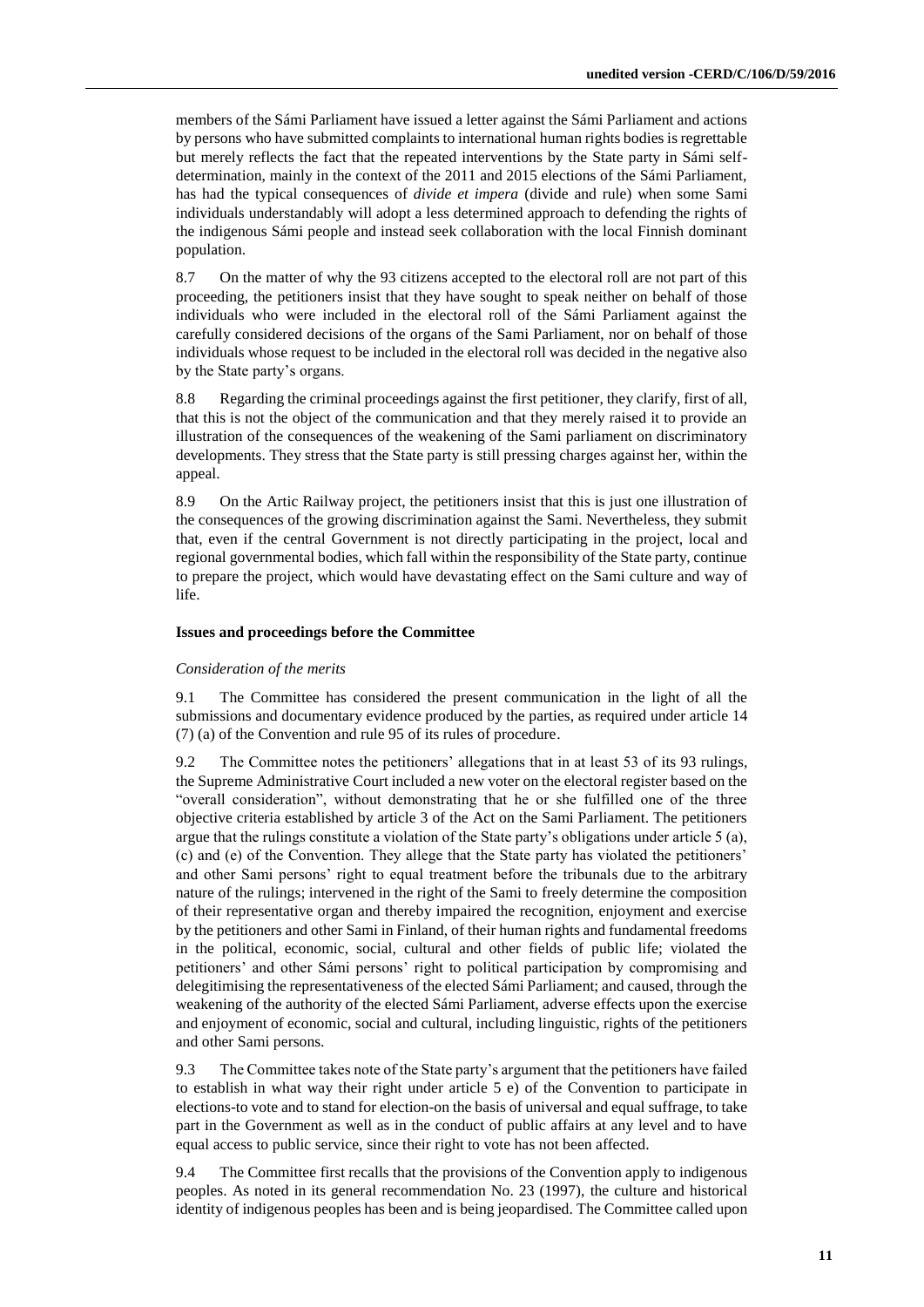States parties to ensure that members of indigenous peoples have equal rights in respect of effective participation in public life and that no decisions directly relating to their rights and interests are taken without their informed consent. <sup>13</sup> The Committee has frequently reaffirmed the understanding that lack of appropriate consultation with indigenous peoples may constitute a form of racial discrimination and could fall under the scope of the Convention. The Committee adheres to the human rights-based approach of free, prior and informed consent as a norm stemming from the prohibition of racial discrimination, which is the main underlying cause of most discrimination suffered by indigenous peoples. <sup>14</sup> Conscious of the collective dimension of indigenous peoples' rights, the Committee invited the States Parties to provide indigenous peoples with conditions allowing for a sustainable economic and social development compatible with their cultural characteristics and to ensure that indigenous communities can exercise their rights to practise and revitalize their cultural traditions and customs and to preserve and to practise their languages. <sup>15</sup> With regard to indigenous peoples the realization of this right can include or even require the establishment of a separate body representing the interests and positions of the members of the indigenous community. Such a body is of importance with regard to ensuring adequate participation of the indigenous community in decision-making processes of the State that affect rights and interests of the indigenous community. It is also an instrument to facilitate and enable consultative processes which are required under international law. The Committee further points out the importance of the right to political participation under Art. 5 (c) ICERD for the enjoyment and full realization of other rights of indigenous communities, in particular their economic, social and cultural rights guaranteed under Art. 5 (e) ICERD.

9.5 The Committee notes that the powers and duties of the Sami Parliament include preserving the Sami language and culture, taking care of matters relating to the status of the Sami as an indigenous people, acting as a representative of the Sami people nationally and internationally in matters pertaining to its tasks, and being consulted by all authorities in a long list of matters that concern the Sami as an indigenous people or developments within the Sami homeland <sup>16</sup>. The Committee accordingly considers that the Sami Parliament constitutes the institution that enables, under Finnish domestic law, the effective participation of the Sami in public life as an indigenous people. The Sami Parliament also conducts negotiations to ensure that a free, prior and informed consent is sought in all matters affecting the Sami people. The Committee considers that these functions determine the enjoyment of the political rights of members of indigenous peoples protected by article 5 (c) of the Convention; this without prejudice to other political rights that Finnish Sami individuals may have as Finnish citizens on equal footing with other citizens. Therefore, the electoral process for the Sami Parliament must ensure the effective participation of those concerned, in accordance with the traditions and customs of the community or nation concerned, both as a guarantee for the continued viability and welfare of the indigenous community as a whole and their effective protection from discrimination. The Committee recalls its admissibility decision in this case, where it stated that decisions taken by institutions of the State party, which have an impact on the composition of the Sami Parliament and the equal representation of the Sami, can have a direct impact on the civil, political, economic, social and cultural rights of individual members of the Sami community and of groups of Sami individuals, in the terms of article 14 (1) of the Convention. <sup>17</sup> The Committee reiterates, therefore, that the composition and the effective functioning of the Sami Parliament and its capacity to adequately represent the views of the Sami affects both individually and collectively the rights of the petitioners, under article 5 (c), as members of the Sami indigenous people and as members of the Sami electoral roll.

9.6 The Committee notes that the right to vote in the elections of the Sami Parliament is determined by the requirements of section 3 of the Act on the Sami Parliament, which contains a subjective requirement (self-identification as a Sami) and an objective requirement based on either mother tongue or descent. The State party submits that the Committee has

<sup>&</sup>lt;sup>13</sup> General Recommendation No. 23, para 4 (d).

<sup>&</sup>lt;sup>14</sup> See Agren et al v. Sweden (CERD/C/102/D/54/2013) para 6.16 and A/HRC/39/62, paras. 9–10.

<sup>&</sup>lt;sup>15</sup> General Recommendation No. 23, para 4 (c) and (e). Section 5, Act on the Sami Parliament.

<sup>17</sup> See Nuorgam et al (admissibility), para. 7.11.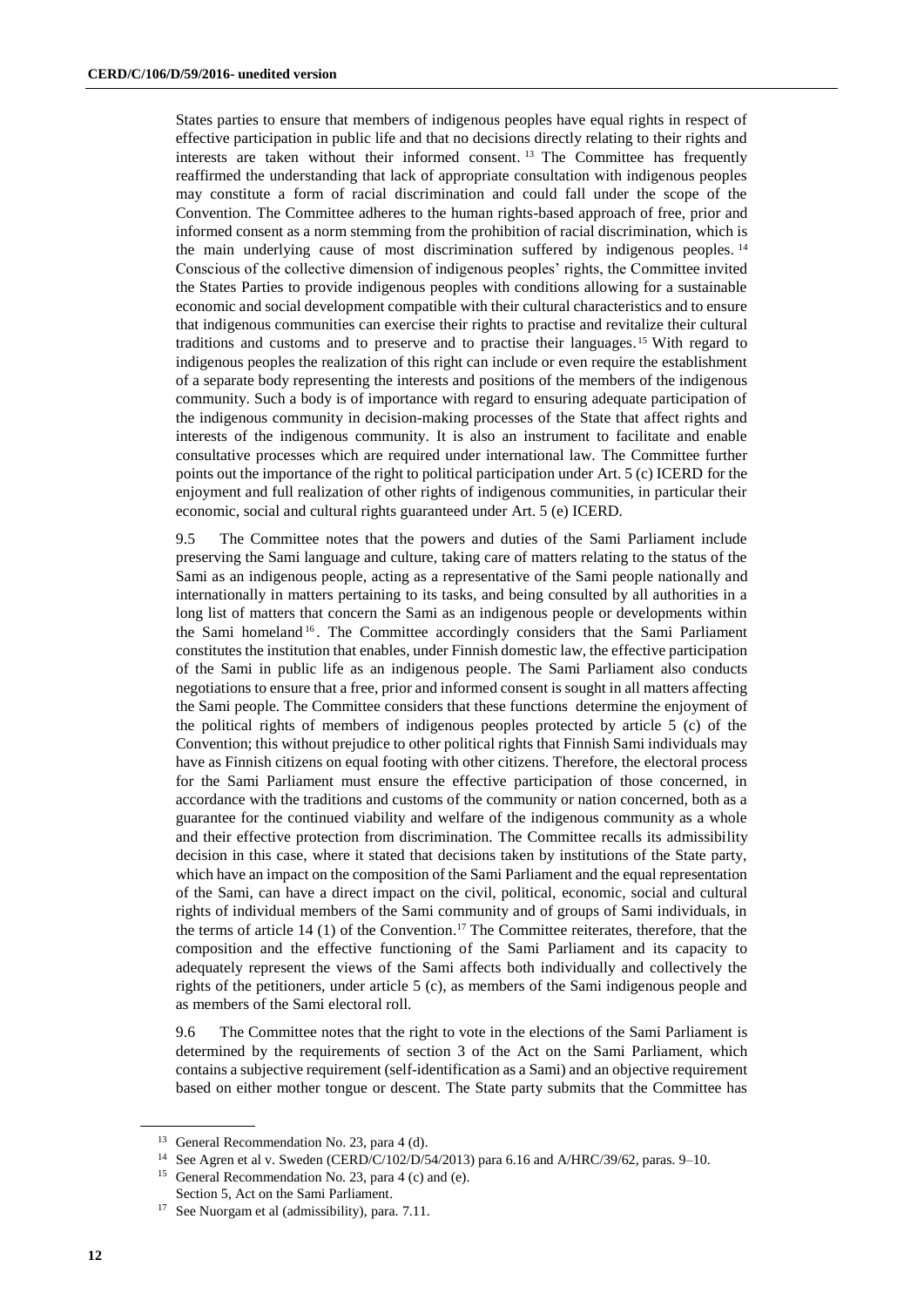recommended that domestic legislations explicitly prohibit descent-based discrimination. The Committee recalls that the prohibition of racial discrimination underpinned in the Convention requires that States parties guarantee to everyone under their jurisdiction the enjoyment of equal rights de jure and de facto. Pursuant to article 2 (1) (c), each State party must take effective measures to review governmental, national and local policies, and to amend, rescind or nullify any laws or regulations which have the effect of creating or perpetuating racial discrimination, wherever it exists. States must take positive measures to enable the realization of human rights for indigenous peoples, either by removing remaining obstacles or by adopting specific legislative and administrative measures to fulfil their obligations under the Convention. <sup>18</sup> The Committee notes that the need of the Sami indigenous people to safeguard their culture and livelihoods is among the reasons why States parties must adopt concrete positive measures to ensure their effective consultation and participation in decision-making. The Committee recalls that, in its general recommendation No. 32 (2009), it clarified that the notion that special measures should not lead to separate rights for different racial groups must be distinguished from rights accepted and recognized by the international community to secure the existence and identity of groups such as minorities, indigenous peoples and other categories of person whose rights are similarly accepted and recognized within the framework of universal human rights.<sup>19</sup>

9.7 In the current case, the Committee notes that the establishment of the Sami Parliament is a measure adopted, as mentioned earlier, to enable the effective participation of the Sami in public life as an indigenous people, and to hold negotiations to obtain a free, prior and informed consent, which are part of the rights of members of indigenous peoples protected by article 5 (c) of the Convention As a special measure, it does not lead to separate rights for different racial groups, as citizens both within and outside the electoral roll do participate in the democratic system of Finland on an equal basis.

9.8 The Committee also notes that the definition in Section 3 of the Sami Parliament Act is used exclusively for the purposes of establishing the electoral roll to the Sami Parliament, but it does not determine the enjoyment of other rights. The Committee finally notes that the purpose of the subjective and objective requirements of Section 3 of the Sami Parliament Act is to ensure the representativeness of the Sami Parliament for the Sami as an indigenous people. In that context, the use of a decent-based distinction as an objective criterion in the specific circumstances of the current case is reasonable and justified by that purpose<sup>20</sup> and is compatible with other human rights obligations.

9.9 The Committee notes that in its latest submission the State Party argued that the "overall consideration criterion" has been of significance in the decision-making of the Supreme Administrative Court if the person in question, in principle, met the objective criteria wording of Section 3, paragraphs 1 or 2, of the Act of the Sami Parliament and that therefore, the Court holds that it has not ignored the objective criteria but that the Supreme Administrative Court relied on the Committee's Concluding Observations in its 2015 rulings in the sense of giving greater weight to self-identification as well as on the legislative history of the Act on the Sami Parliament, the positions taken by the Constitutional Law Committee of Parliament, other relevant domestic legislation, and international human rights instruments, as well as fundamental and human rights-friendly interpretation of the law. The Committee recalls that, in the Kakkalajarvi et al case discussed by both parties in the present communication, <sup>21</sup> the Human Rights Committee noted that it was undisputed by the parties that in a majority of cases the Supreme Administrative Court stated explicitly that the person did not meet any of the objective criteria spelled out in Section 3. 22

9.10 The Committee recalls that, under article 33 of the United Nations Declaration on the Rights of Indigenous Peoples, indigenous peoples have the right to determine their own identity or membership in accordance with their customs and traditions, and the right to determine the structures and to select the membership of their institutions in accordance with

<sup>18</sup> Agren et al. v Sweden (CERD/C/102/D/54/2013) para. 6.13.

<sup>&</sup>lt;sup>19</sup> General Recommendation No. 32, para. 26.

<sup>&</sup>lt;sup>20</sup> See also Lovelace v. Canada (CCPR/C/13/D/24/1977), para. 16.

<sup>21</sup> Käkkäläjärvi et al v. Finland (CCPR/C/124/D/2950/2017).

<sup>22</sup> Käkkäläjärvi et al v. Finland (CCPR/C/124/D/2950/2017). Para. 9.7.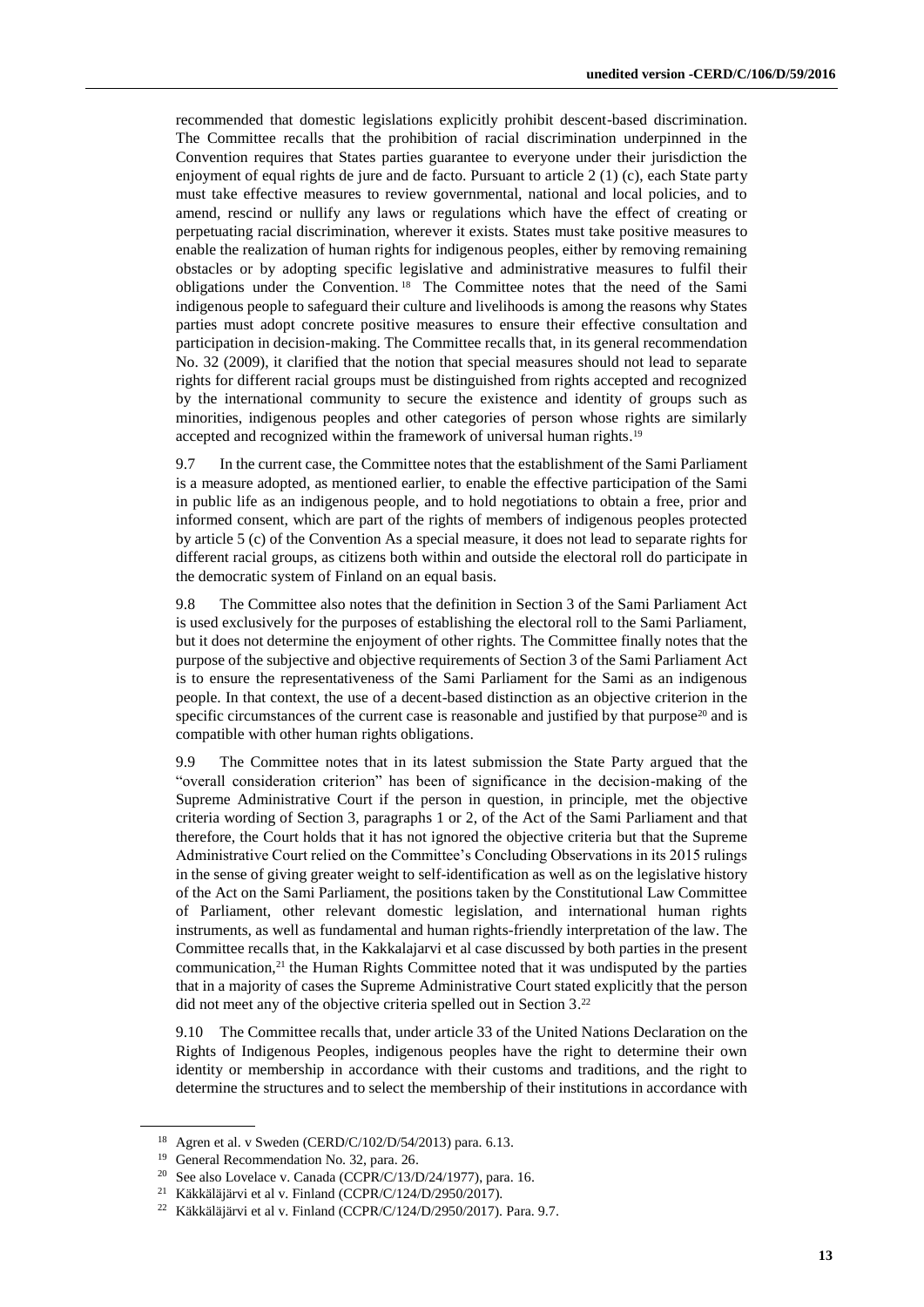their own procedures. Article 9 of the Declaration provides that indigenous peoples and individuals have the right to belong to an indigenous community or nation, in accordance with the traditions and customs of the community or nation concerned, and that no discrimination of any kind may arise from the exercise of such a right. In accordance with article 8 (1) of the Declaration, indigenous peoples and individuals have the right not to be subjected to forced assimilation or destruction of their culture. In this context, the Committee notes the process of amending Section 3 of the Sami Parliament Act following negotiations between the State Party authorities and representatives from the Sami Parliament and that, according to the State party, the Sami Parliament did not accept the proposal of the Amendment of the Sami Parliament Act.

9.11 The Committee recalls that in 2012 and 2013, it shared its concern that the definition adopted by the Court (in its 2012 rulings) gave insufficient weight to the Sámi people's rights, recognized in the United Nations Declaration on the Rights of Indigenous Peoples, to selfdetermination (art. 3), in particular their right to determine their own identity or membership in accordance with their customs and traditions (art. 33), as well as their right not to be subjected to forced assimilation or destruction of their culture. The Committee further wishes to clarify that its recommendation provided in its Concluding Observation of 2009 referred to "adequate" weight, while in subsequent Concluding Observations, <sup>23</sup> the Committee recommended that, in defining who is eligible to vote for Members of the Sami Parliament, due weight should be given to the rights of the Sami people to self-determination concerning their status within Finland, to determine their own membership and not to be subjected to forced assimilation. 24

9.12 The Committee recognises the right and obligation of State parties to ensure the legality of all administrative decisions adopted by its domestic authorities or other public institutions. The Committee wishes to highlight that although the principle of selfdetermination grants indigenous communities the right to freely determine their own membership in accordance with Art. 33 (1) UNDRIP, decisions regarding participation in representative bodies and elections may not be taken in an arbitrary manner or with the aim or the effect to exclude members or voters in violation of international human rights law. In this regard, judicial scrutiny by State courts can play an important and legitimate role. It stresses that, in the specific context of indigenous peoples' rights, this should be done in a way that is compatible with their right to determine their own identity or membership in accordance with their customs and traditions <sup>25</sup> and should not amount to arbitrariness. Although it falls within the competence of the judiciary to interpret the applicable law, when adjudicating on the rights of indigenous peoples and in particular on the criteria for membership as well as on the membership of individual persons, domestic courts, however, have to pay due regard to the right to self-determination of indigenous communities, in particular when courts deviate from generally established criteria for membership and from the assessment of representative bodies of the community in this regard.

9.12bis The Committee has examined the information referred to by the parties, including the report submitted by the State party, <sup>26</sup> and notes that the Supreme Administrative Court has, on several occasions, explicitly established that the objective requirement could not be determined, but has continued to make an "overall consideration", basing itself mainly on the subjective requirement, and finding that the appellant should be included in the electoral roll. The Committee notes that, even assuming that, as argued by the State party, the "overall consideration" was used only when there was some indication of fulfilment of the objective requirement, such "overall consideration" in essence amounted to considering that a high fulfilment of the subjective requirement could exempt the appellant from meeting the standard of evidence of fulfilment of the objective requirement. Therefore, it appears that

<sup>&</sup>lt;sup>23</sup> Concluding Observations 19 periodic report of Finland (CERD/C/FIN/CO/19) para. 13.

<sup>24</sup> Concluding Observations 23 periodic report of Finland (CERD/C/FIN/CO/23) para. 14-15 and Concluding Observations 20-22 periodic report of Finland (CERD/C/FIN/CO/20-22) para. 11-12.

See United Nations Declaration on the Rights of Indigenous Peoples, article 33.

<sup>&</sup>lt;sup>26</sup> Actualizing Sami Rights: International Comparative Research. Publication of the Government's analysis, assessment and research activities 4/2017.